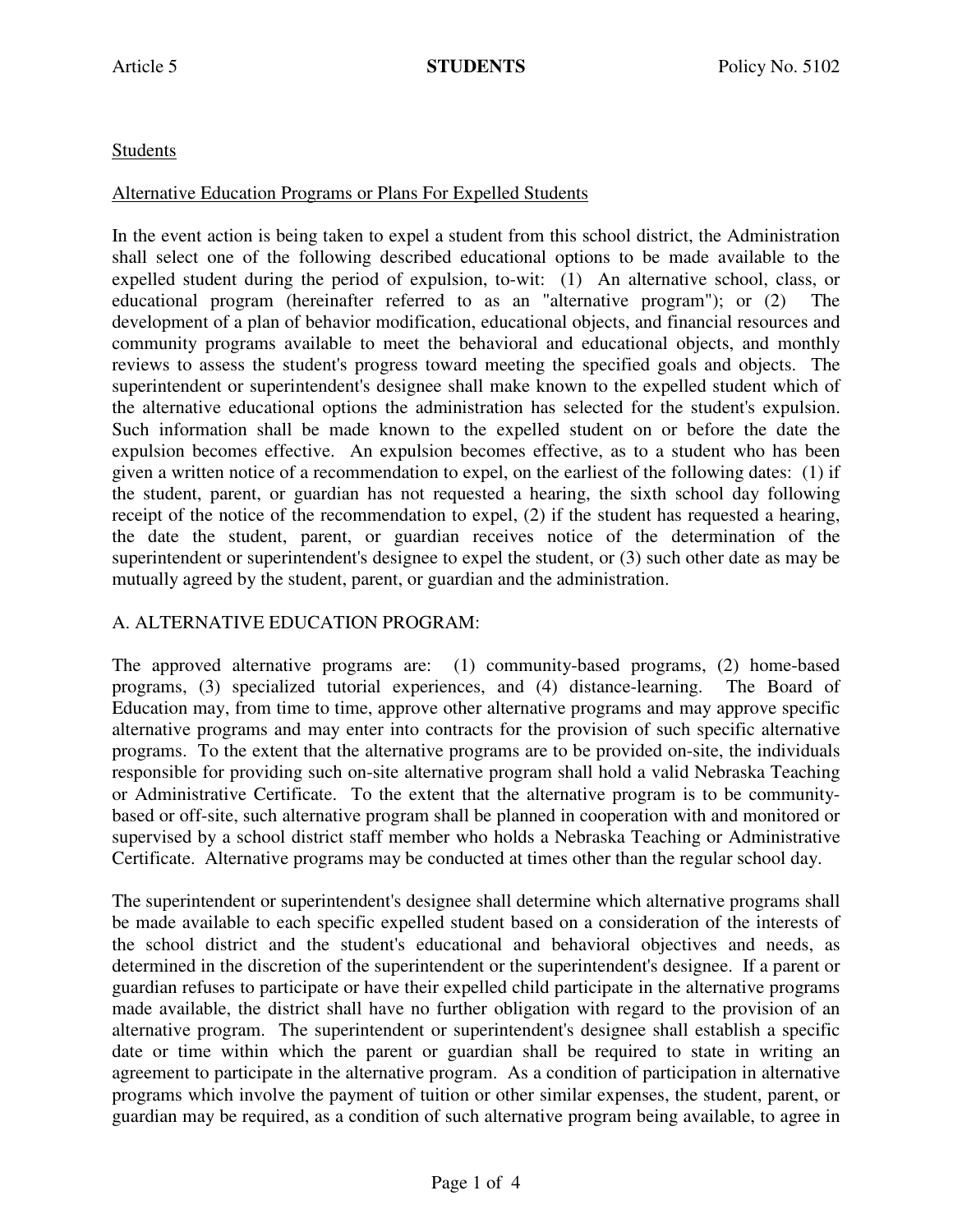writing to pay the tuition or other similar costs for such program in the event the expelled student fails to successfully complete the program.

The standards of student behavior and cooperation required of students in the regular programs of this school district shall also be required of expelled students throughout the entire time period of the alternative program. Additional standards may be established in each specific program and for each specific expelled student. If the expelled student fails to meet the required standards of student behavior or cooperation, the student may be further disciplined by disciplinary punishment up to and including expulsion for an additional period of time beyond that being served by the expelled student. Further, if the expelled student fails to meet any of the conditions of the learning program, the district may, by action of the superintendent or superintendent's designee, terminate the alternative program for the expelled student. A due process hearing substantially in compliance with the statutory provisions for suspension and expulsion of students shall be made available, unless waived by the parent or legal guardian.

Upon preapproval by the superintendent or the superintendent's designee, academic credit towards graduation or advancement in grade level shall be available to students participating in alternative programs for expelled students. The academic credits to be awarded shall be equal to the same academic credit a student in the school district's regular educational program would earn for completion of a similar educational program, as determined in the discretion of the superintendent or superintendent's designee. Such academic credits shall not be earned unless the expelled student has successfully completed the conditions of the alternative program, as determined by the teacher and the superintendent or superintendent's designee. superintendent or superintendent's designee shall determine whether or to what extent such academic credits should be assigned to subject area or other specific graduation or advancement requirements. The achievement mark (i.e., grades) assigned for such academic credits shall not be available to the advantage of the expelled student for honor roll, class rank, or other academic honors or recognition.

### B. EDUCATION PLAN PROGRAM:

If the administration elects not to provide an alternative education program outlined in subparagraph A. above, the following procedures shall be followed prior to expelling a student unless the expulsion was required by subsection (4) of the Neb. Rev. Stat. § 79-283; said procedures being as follows, to wit:

 (1) A conference shall be called by a school administrator and held to assist the district in the development of a plan with the participation of a parent or a legal guardian, the student, a school representative, and a representative of either a community organization with a mission of assisting young people or a representative of an agency involved with juvenile justice.

 (2) The plan shall be in writing and adopted by a school administrator and presented to the student and the parent or legal guardian.

(3) The plan shall: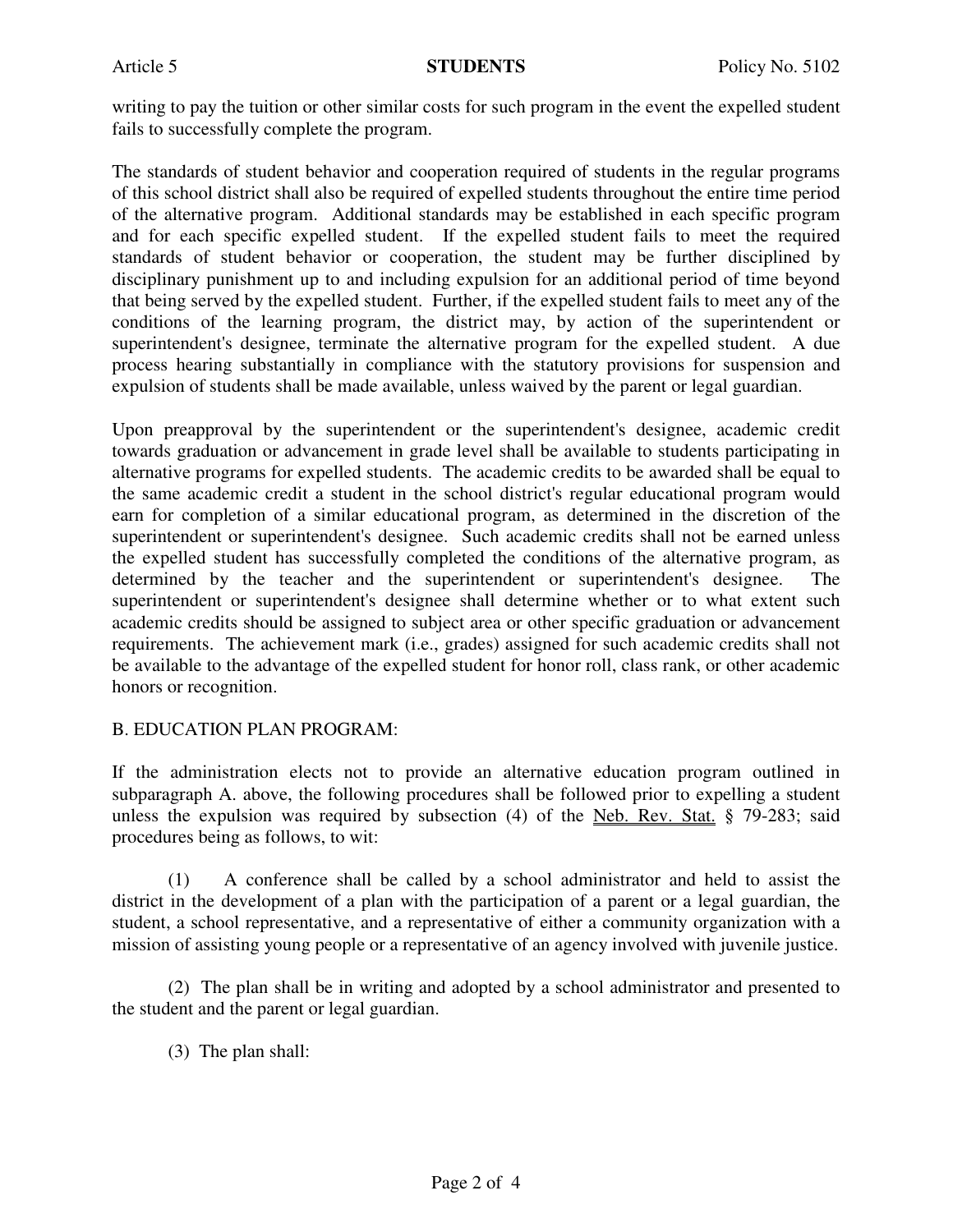(a) Specify guidelines and consequences for behaviors which have been identified as preventing the student from achieving the desired benefits from the educational opportunities provided,

(b) Identify educational objectives that must be achieved in order to receive credits toward graduation,

(c) Specify the financial resources of the community programs available to meet both the educational and behavioral objects identified, and

d) Require the student to attend monthly reviews in order to assess the student's progress toward meeting the specified goals and objectives.

The school district shall submit such plan on the form "Section 79-266(2) Plan" attached to this policy as Appendix "1".

Legal Reference: Neb. Rev. Stat. §79-266

Date of Adoption: December 12, 2011